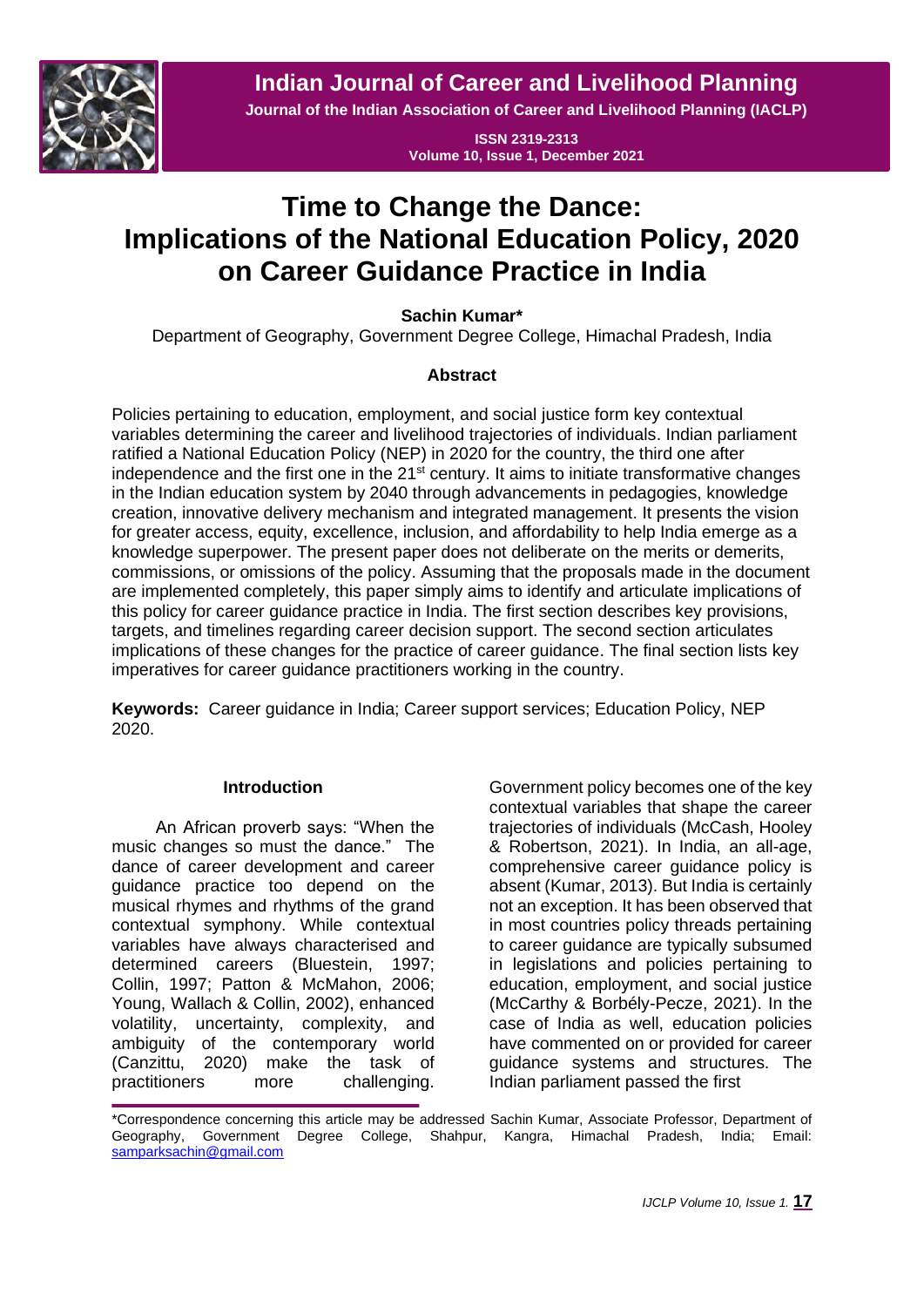education policy in 1968, followed by the National Policy on Education (NPE) in 1986, and its Programme of Action (PoA) in 1992. After 34 years, the third education policy after independence and the first one of the 21<sup>st</sup> century, the Union cabinet adopted the National Education Policy (NEP) on July 29, 2020 (Ministry of Human Resource Development, 2020). This policy is an outcome of experiences, empirical research, stakeholder feedback, and lessons from best practices. Dubbed as a landmark document, NEP 2020 aims at initating transformative changes in Indian education by 2040 through advancements in pedagogies, knowledge creation, innovative delivery mechanisms, and integrated management of education systems. It presents the vision for greater access, equity, excellence, inclusion, and affordability to help India emerge as a knowledge superpower. The editorial of Issue 1, Volume 8 (Kharkongor, 2019) of the Indian Journal of Career and Livelihood Planning, provided a glimpse into the many promises that the draft education policy brought forward by the Government of India (MHRD, 2019) held for career practitioners. This paper extends that editorial in the light of the final policy document ratified by the union cabinet on 29 July 2020. Like any other policy statement, NEP, 2020 has received its share of bouquets and brickbats, praises, and criticism (e.g., Gavhane, 2020; KPMG, 2020; Kumar, Prakash & Singh, 2020; Kumar, 2021; Sarma & Banuri, 2020,7 August). This paper does not deliberate on merits or demerits, commissions or omissions of the policy. Assuming that the proposals made in the document are implemented completely, this paper simply aims to identify and articulate implications of this policy for career guidance practice in India. The first section locates key mentions of career guidance/counselling in the policy document and describes key targets and timelines regarding career decision support. The second section articulates the implications of the major changes for the practice of career guidance. The final section lists key imperatives for career practitioners working in the Indian context.

# **Career guidance and NEP 2020: Provisions, Tasks, Agencies, Timelines**

The NEP has come up with a number of transformative proposals and subsequent documents have come up with key tasks and timelines as well. Appendices A and B of this paper list out key proposals and the timeline respectively. This section aims specifically to identify the places, context, and provisions pertaining to career support services and notes that the phrase career choice/counselling/guidance has come up seven times in the policy document, thrice in the School Education section, and four times in the Higher Education section.

# *School Sector*

The first mention in the school education section can be noted in chapter 3 of the policy that focuses on curtailing dropout rates and ensuring universal access to education at all levels. Paragraph 7 of this chapter calls for involving volunteers from the community and alumni for providing a number of possible services including mentoring and career guidance. Chapter 4 of this document talks about transforming assessment for student development. It proposes development of Artificial Intelligence-based software for tracking students in order to provide them with information on interests, abilities and related areas so that they can make informed career choices. Chapter 7 of the policy deals with efficient resourcing and effective governance through school complexes/clusters. Paragraph 11 of this chapter talks about the establishment and/or strengthening of 'Bal Bhavans' (Children Homes) as a special daytime boarding school in every district, preferably in every school cluster, where children can visit once a week to participate in artrelated, career-related, and play-related activities.

As one of the vital next steps of the adoption of this policy, the Department of School Education and Literacy, Ministry of Education has recently come up with a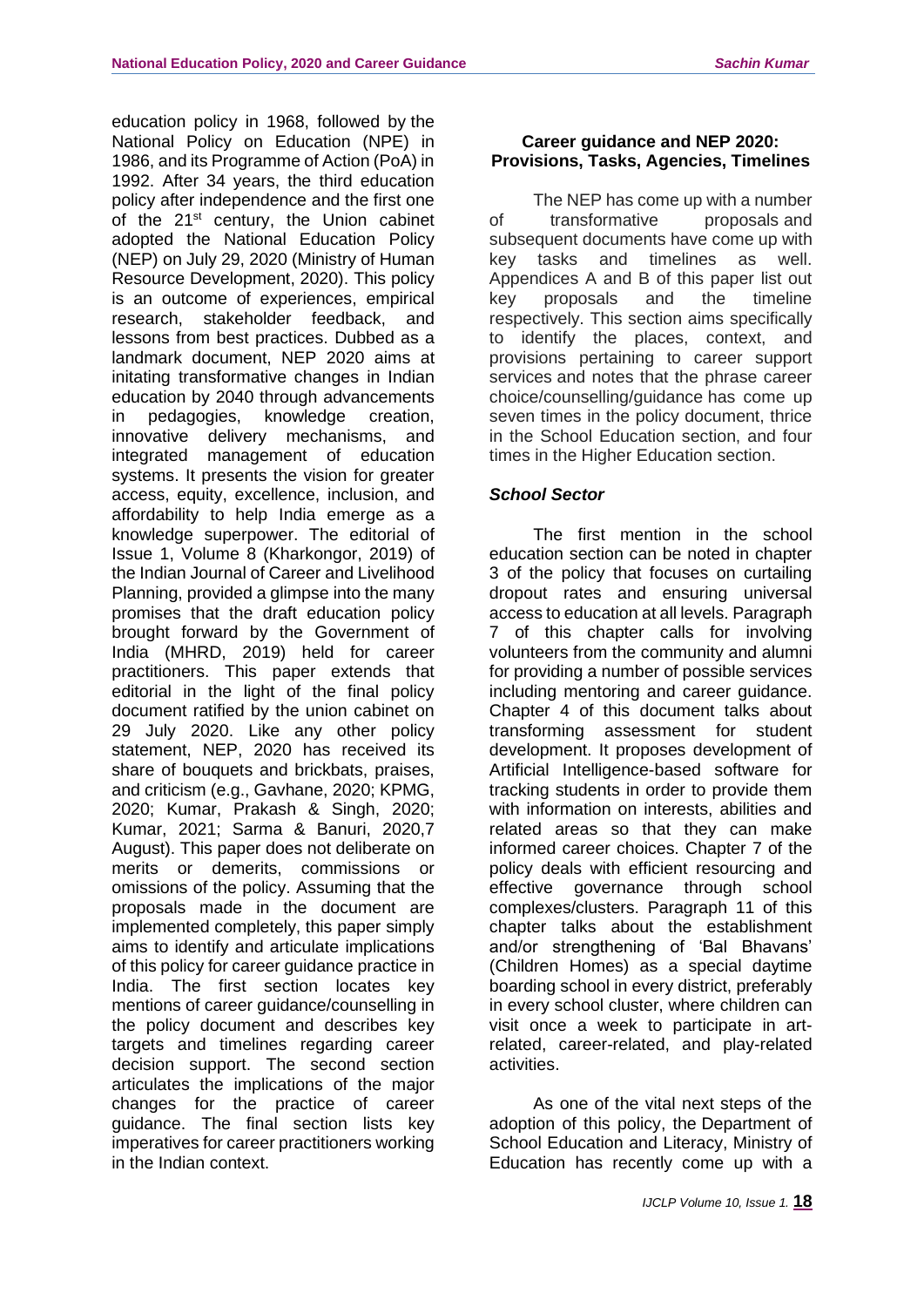suggestive and indicative implementation plan for school education called 'Students' and Teachers' Holistic Advancement through Quality Education (SARTHAQ)' (Ministry of Education, 2021). This document clearly delineates goals, outcomes and timeframe. The recommendations pertaining to school education have been translated into Part 1, which identifies 297 tasks along with responsible agencies, timelines and 304 outputs. Part 2 of this implementation plan covers a set of five annexures. Annexure 1 contains chapter-wise task tables. Annexure II contains organisationwise task tables. Tasks identified in Part I of the document have been assigned to 23 bodies (please see Appendix C). Annexure III of SARTHAQ document lists these tasks by commencement year. Annexure IV contains lists of tasks for which guidelines and frameworks are being developed. It lists agencies responsible for developing those documents. Only 56 tasks, with agency timelines and outputs, have been given, for which guidelines and frameworks are to be developed. None of the tasks that pertain to career guidance appears in this Annexure. Implementation of these tasks needs extensive training programmes for various actors and stakeholders. Annexure V lists out training needed for completing these tasks along with responsible agencies and expected outcomes from these trainings. Only 19 out of 297 tasks have been identified in this table and tasks related to guidance and counselling are not listed in this Annexure as well.

Out of these 297 tasks, Task numbers 70, 238 and 239 directly relate to the provision of guidance services.

• Task 70 which relates to curtailing dropout rates and ensuring universal access to education at all levels, directs states to review and develop plans for engaging and connecting counsellors to schools (through both, online and offline modes), or preferably to a group or cluster of schools or school complexes. Their engagement may be planned to be implemented by states from 2022-23 onwards. By 2025, it is expected that the availability of counsellors will be at the 50% mark in schools/ school clusters/complexes of states and union territories and by 2030, 100% achievement of this task has been envisaged.

- Task 238 pertains to guidance for making informed choices. It envisages that states/union territories and CBSE and State boards of assessment will work out an online/offline mechanism for providing career counselling and guidance to children in Classes IX to XII so that children can make a career choice based on their interest, aspiration and abilities. This task is expected to be executed during 2022- 23.
- As per Task 239, NCERT is expected to develop Skill Based Aptitude Test (SBT) in the online mode at end of Class VIII and Class X in order to facilitate the choice of courses and careers. States/Union Territories/ Boards of Assessment/CBSE have been given the option to introduce it or prepare their own version of SBT. This task is to be executed during 2022-25.

Besides Task numbers 70, 238 and 239, there are a few other tasks as well that have implications for career service delivery to students.

- Task 206 has been articulated in order to strengthen existing Bal Bhavans in order to develop these centres as a space for art, play and career-related activities. This task is to be achieved during 2022-30.
- Tasks 107-109 relate to the development of a holistic progress card documenting students' strengths, areas of interest, and needed areas of focus, and thereby helping them make optimal career choices.
- Tasks 93-98 pertain to the development of new curricular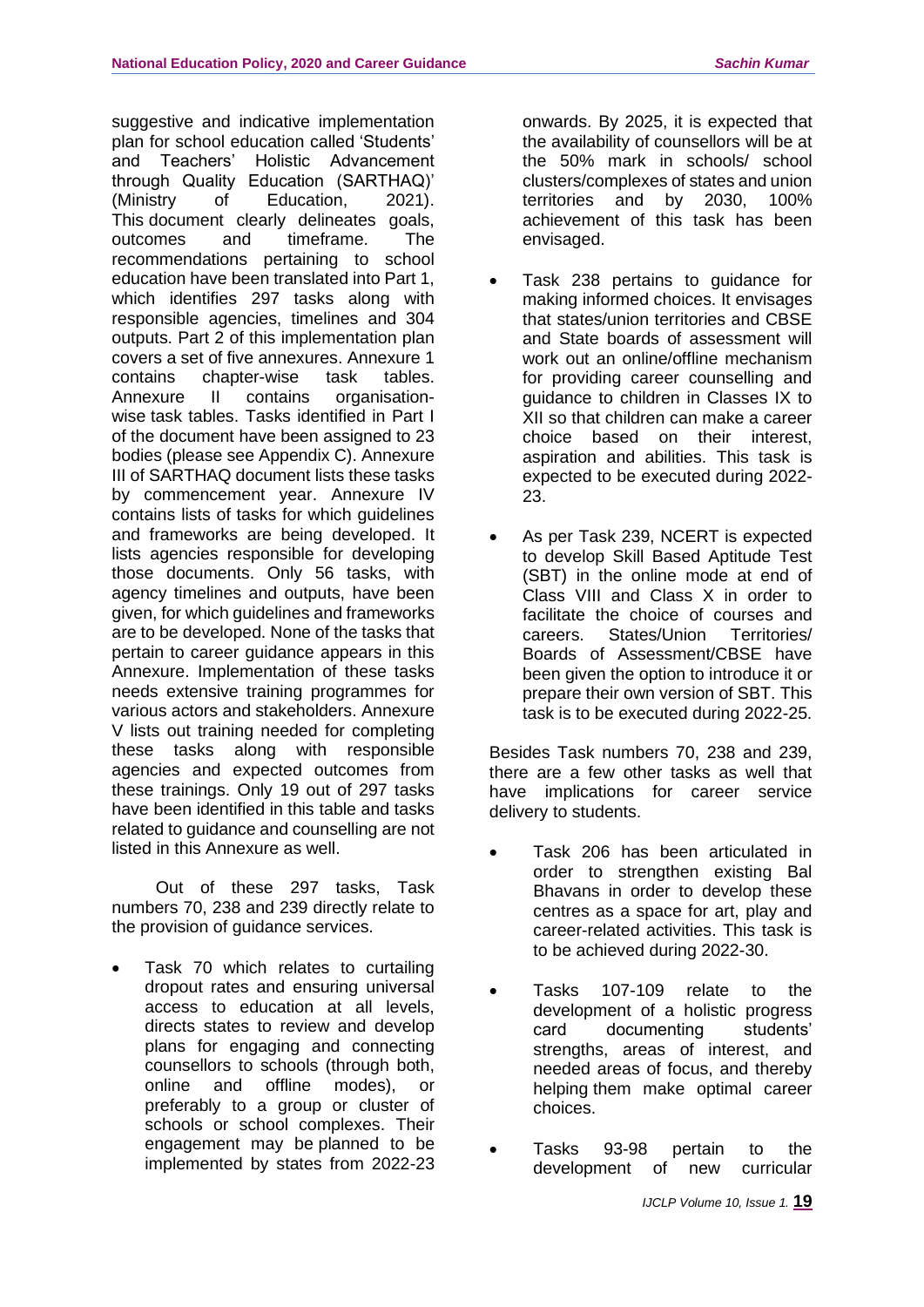frameworks by NCERT and SCERTs. NCERT is expected to develop position papers with the help of 25 Focus groups for formulating the new National Curricular Framework on School Education (NCFSE). Of these, 12 Position Papers will be related directly to curriculum and Pedagogy, 5 Position Papers will be related to crosscutting themes, and 8 Position Papers will be related to various other important areas in NEP, 2020. Guidance and Counselling fall under the last set, i.e., other important areas.

It is evident that the NEP creates a number of spaces and opportunities for supporting young persons in the career development process.

# *Higher Education Sector*

In the context of Higher Education, Chapter 12 of the policy deals with optimal learning environments and support for students. In its  $4<sup>th</sup>$  paragraph, concerns have been expressed regarding the successful transition of students from socio-economically disadvantaged backgrounds to higher education. This paragraph envisages for the establishment of a support centre that would offer professional academic and career counselling services. Chapter 14 on equity and inclusion too emphasises a need for providing socio-emotional and academic support through counselling initiatives. Chapter 18 pertains to catalysing quality academic research in all fields through a new National Research Foundation. Its 8th paragraph sums up the overall approach of the policy for developing a research mindset. The efforts listed to develop scientific methods and critical thinking interestingly include identification of interest and talents in schools as a part of career counselling.

So far as implementation of the recommendations related to higher education are concerned, state governments and universities have been instructed to formulate their own strategies. Some of these documents are available in the public domain. Examples from two such documents are given below:

- *The Association of Indian Universities (AIU) (2021)* in its Vice Chancellors' Conference in various regions discussed recommendations of the NEP 2020 and suggested action points and implementation strategies. It proposes that there will be professional academic and career counselling available to all students, as well as counsellors to ensure physical, psychological and emotional well-being. It suggests that by 2021, higher education institutions will establish systems for mental wellness counselling, workshops, awareness, and activities and by 2023 these institutions identify and deploy the appointed staff for the Learner Centers and set up focused counselling (academic and professional) for students from socio-economically disadvantaged Students.
- *Central University of Haryana (2021)* mandates its Centre for Equal Opportunities to impart all sorts of academic, professional and career counselling/coaching to the students and gives this task a timeline of 5-10 years, treating it as a long-term goal.

It is evident that in the context of higher education, career support services are seen largely as an equity mechanism to support students from disadvantaged backgrounds.

#### **Key Provisions of NEP and Implications for Career Guidance Practice**

## **Changes in Academic Structure: School Education**

Currently, the country follows a 10+2 system where the first 8 years are termed as Elementary, grades 9 and 10 are termed Secondary, and classes 11 and 12 are variously termed as higher/senior secondary, pre-university or intermediate. Formal school education is supposed to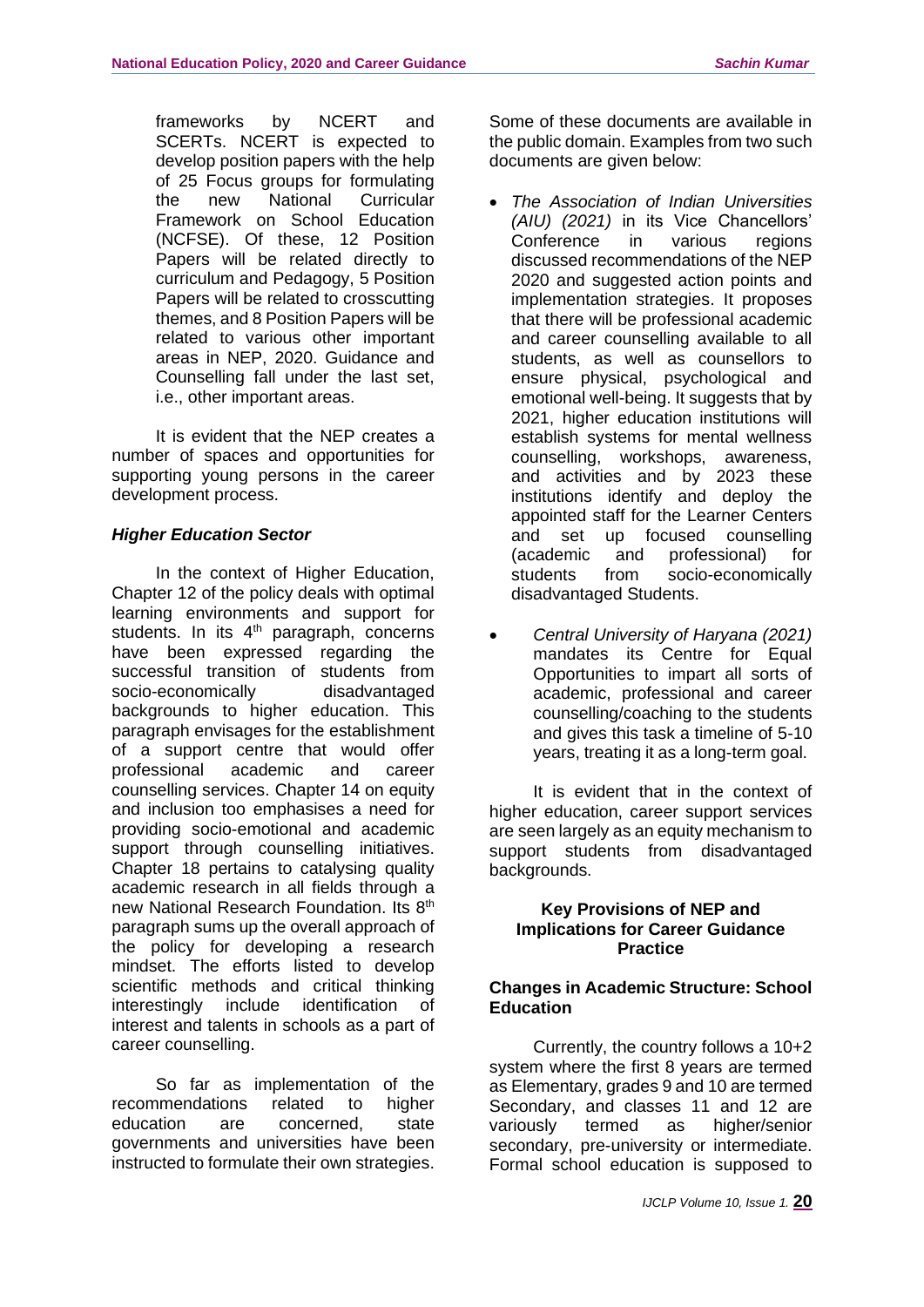begin from age 6 (grade 1) culminating at age 18 (grade 12). One of the most important changes planned is in this curricular structure (Appendix D). The present school system, will now begin from age 3, will be divided into  $5 + 3 + 3 + 4$ years with four stages: namely Foundation (3 years of pre-primary+ classes 1 and 2), Preparatory (classes 3-5), Middle (classes 6-8) and Secondary (classes 9-12) respectively.

While this change has a number of implications for the education ecosystem in general, career guidance practice too is required to adapt. The key role of a career practitioner is to facilitate smooth transitions from one stage to another. With alterations in the academic structure, these transition points will change. In the current situation, students need guidance at class 10 regarding choice of subject stream for higher secondary studies. They need to decide whether they should join Arts/Humanities or Science or Commerce or the Vocational streams. Another key transition point currently is at the Senior/Higher Secondary stage where they need to decide whether they should transition into a professional course, nonprofessional or a vocational course, and what subjects should they choose within the course of their choice. But in the changed curricular structure, while the second major decision point remains the same, i.e., Class 12, the first transition point would be preponed to Class 9 itself.

Another major change that has been proposed is doing away with the artificial boundaries of Arts, Science, Commerce and Vocational. Currently, students are expected to choose a stream in Class 11. But in the newly proposed structure, students can choose any subject of their choice at the beginning of secondary level which has been envisaged as 4 years of multidisciplinary study beginning at Class 9. While this will afford greater flexibility, the counsellors' job could become more challenging because unlike the earlier system, students will choose not just amongst 4 subject streams, rather they will be presented with a plethora of

seemingly unrelated subjects from which they are expected to make up a suitable combination of subjects. In a context where the choice of courses and careers have largely depended upon subject choices made at the school level and trajectories on the basis of newly available and possible subject combinations remain uncharted. It could be really difficult for a career practitioner to suggest realistic options that connect with subjects offered by the college and university systems of the country downstream. There is no clarity regarding the mechanism to ensure vertical mobility of students studying a particular combination of subjects. For example, if someone selects Sanskrit, Physics and Music at the secondary level, what kind of courses would s/he be eligible for later on? Therefore, the emerging career guidance task before the career practitioner would be to help students and their families discern between subject combinations that are 'available' or seem 'interesting' to the student and make a choice based on a realistic analysis of the future career development prospects of a particular set of subject combinations.

## **Changes in Academic Structure: Tertiary Education**

After completion of secondary school, students would enter higher education where they would have the opportunity to go for a multidisciplinary undergraduate degree programme for 3 years. Those with a minimum CGPA of 7.5 can opt for an extended undergraduate course of one more year where they will largely gain research skills that will prepare them for a post-graduate programme of one-year duration. Those who would have done a 3-year long undergraduate programme can opt for a 2 year long post graduate course. The existing research degree of M.Phil. stands abolished and students can go for a doctoral programme immediately after post-graduation.

Just as in the secondary stage, the key assignment for the career practitioner would be to help college students select an appropriate course, and subjects at the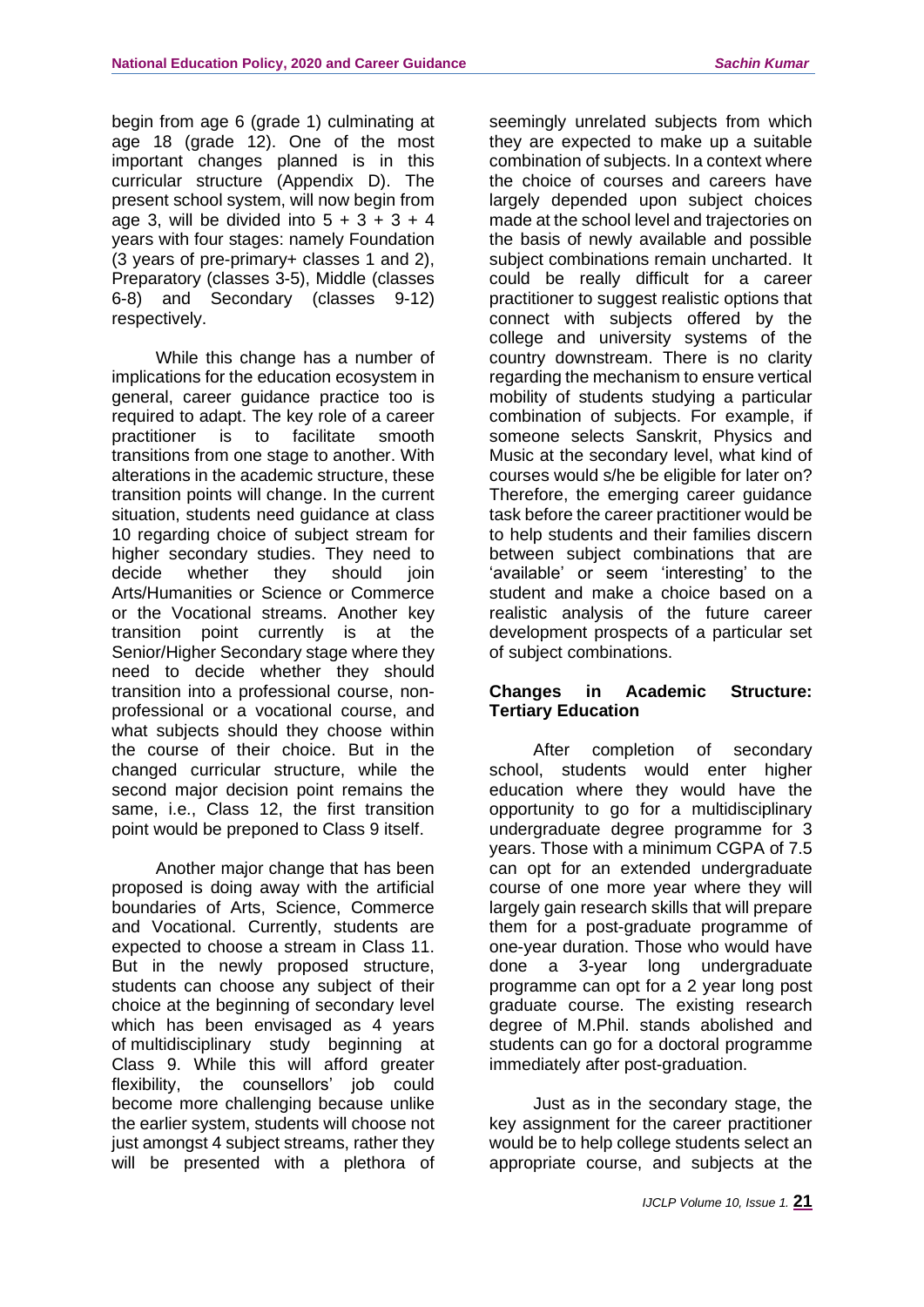undergraduate level. In the changed setting 'multi-disciplinarity' would be the buzzword. Yet, the future prospects of<br>multidisciplinary combinations remain multidisciplinary combinations remain unknown making the work of a career practitioner more complex. Career practitioners' main role would be to ensure that students do not just go for "interesting" subject combinations without being aware of the scope these subjects have in the real-world labour market. While a deterministic career path is limiting and restrictive, a career path that is very broad and uncertain could be unnerving too.

# **Provision for Multiple Entry/ Exit and Academic Bank of Credits (ABC)**

Another key proposal in the realm of higher education is the opportunity to take multiple entries and exits. Students who drop out during a degree programme will be able to complete the programme after a break. At the same time, they will be awarded: a certificate if they complete one year of coursework; a diploma if they complete 2 years of coursework; and, a degree if they complete the 3-year programme. This proposal ensures that the time they do put into education is not wasted and at the same time, they have opportunities to complete the course after a gap from any other institution in India. Guidelines have been issued to develop curricula in such a way that even certificate holders gain skills that would make them employable in the world of work. While these are good intentions, there seem to be a number of challenges in the implementation of this provision. Some of these challenges would be to: devise joboriented syllabi of various durations; facilitate smooth transitions of the certificate, diploma, and degree holders into the labour market; bring those students back to complete their education who drop out in the middle.

At the same time, the idea of Academic Bank of Credit (ABC) is being mooted wherein credits awarded to a student for one program from an institution may be transferred or redeemed by another institution. This would facilitate mobility

across geographical regions and institutions. It appears to be a welcome step that would give academic flexibility to students. However, the implementation quidelines (UGC, 2021) make this facility seem exclusionary in nature and biased against disadvantaged students, particularly those coming from small towns. To illustrate, only those higher education institutions would be able to avail the facility of ABC that have been awarded A grade by the National Assessment and Accreditation Council (NAAC). As of October 2021, only 22% of institutions of higher learning were received A grade (NAAC, 2021). This means that the majority of students would automatically become ineligible for ABC. In these circumstances, career counsellors' need to be cognizant about the contexts of the clients with whom they are working and must guide them accordingly.

## **New Career Opportunities**

Complete implementation of this policy would open up career opportunities in a number of sectors specifically in the realm of education. Opportunities for teachers are likely to change in an unprecedented manner. More teachers would be needed because the policy aims at:

- including 3 years of pre-primary education before Class 1;
- universalising education from preschool to secondary level with 100% Gross Enrolment Ratio (GER) by 2030;
- extending Right to Education from 6-14 years to 3-18 years; and,
- achieving 50% GER in Higher Education by 2030.

These proposals would propel the demand for teachers to unprecedented volumes.

It must be noted here that this discussion is not just about numbers. The type of teachers and their training, expected skill sets and eligibility criteria too are likely to change. For example, coding, computational thinking and vocational courses are being introduced from Class 6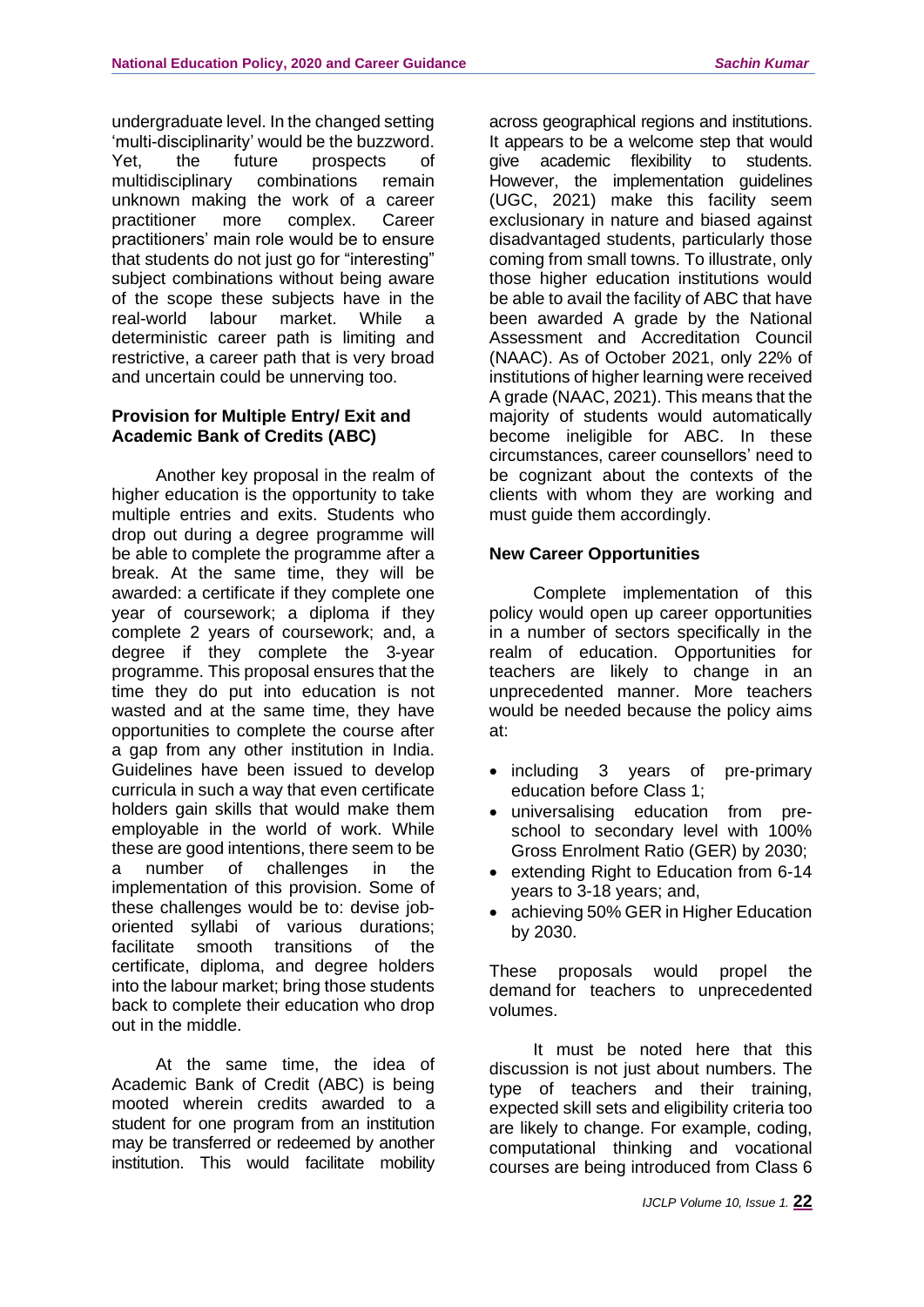which would enhance the demand for computer teachers and vocational instructors. Those who are experts in new age digital technologies such as artificial intelligence, big data, machine learning would be needed in large numbers. Further, the policy talks about: developing 21<sup>st</sup> century skills among students; integrating 'Indian knowledge systems' covering subjects like yoga, Indian philosophy, and Adivasi/indigenous ways of learning; introducing tectonic changes in the examination system; laying more emphasis on skill development and experiential learning, and a number of other innovations in the teaching-learningevaluation process. Another key emphasis of the policy is on the use and promotion of regional/local languages at various levels. It encourages local languages to be the medium of instruction at least up to Grade 5, promotes bi-lingual education and textbooks for learning, as well as multiple languages at middle and secondary levels. This would mean teachers now need to be well versed in at least two languages.

These proposals have obvious consequences for both pre-service and inservice teacher training. At the same time, there is a proposal of providing merit-based scholarships for rural students to complete a 4 year- integrated B Ed. course. They will also have preferential employment in the local schools. Such scholarships and job openings will provide local job opportunities to students, especially to female students. Teacher Eligibility Tests (TETs), which are mandatory for primary and secondary level now, will also be extended to cover teachers across all stages: Foundational, Preparatory, Middle and Secondary of school education.

Other than teachers, social workers and counsellors would be in great demand since they need to be employed in every school complex across the country. Social workers are primarily needed to mobilise communities for enhancing GER, counsellors would be needed to facilitate optimal choices at various levels and to facilitate students' emotional wellbeing. With enhanced opportunities, career decision making possibilities also multiply. Hence counsellors would be needed to facilitate decision making. Counsellors would also be needed to help students prepare for various public exams and entrance tests whose numbers are likely to increase manifold as per this policy. Most of these public examinations would be high stake assessments adding to students' stress. Counsellors would be needed to assist students in coping with this stress.

Besides these expected needs in the labour market of the education sector, a number of opportunities are likely to surge in the allied sector as well. For example, as education will be made available to students in remote locations where brick and mortar educational institutions are not available, and teachers are expected to compulsorily engage in continuous professional development activities through digital platforms, the Ed-tech industry is likely to gain a major boost. Since preference would be given to the use of mother tongue or regional language up to at least Class 5, teaching-learning material also needs to be developed accordingly. Demand for those who could develop such material would increase.

## **Other changes**

In the realm of higher education, a number of new courses are likely to come up giving students new opportunities. Courses are likely to emerge in the areas of translation and interpretation, art and museum administration, archaeology, artefact conservation, graphic design, and web design. At the same time, with changes in the age brackets of various levels, the age of candidates and other eligibility criteria for a number of recruitments may change. Career practitioners need to keep themselves abreast of these changes.

#### **Key Imperatives for Career Practitioners**

## **Keep Yourself Updated**

While updating oneself has always been key for career counsellors in order to remain relevant, the changed and fastchanging education sector and labour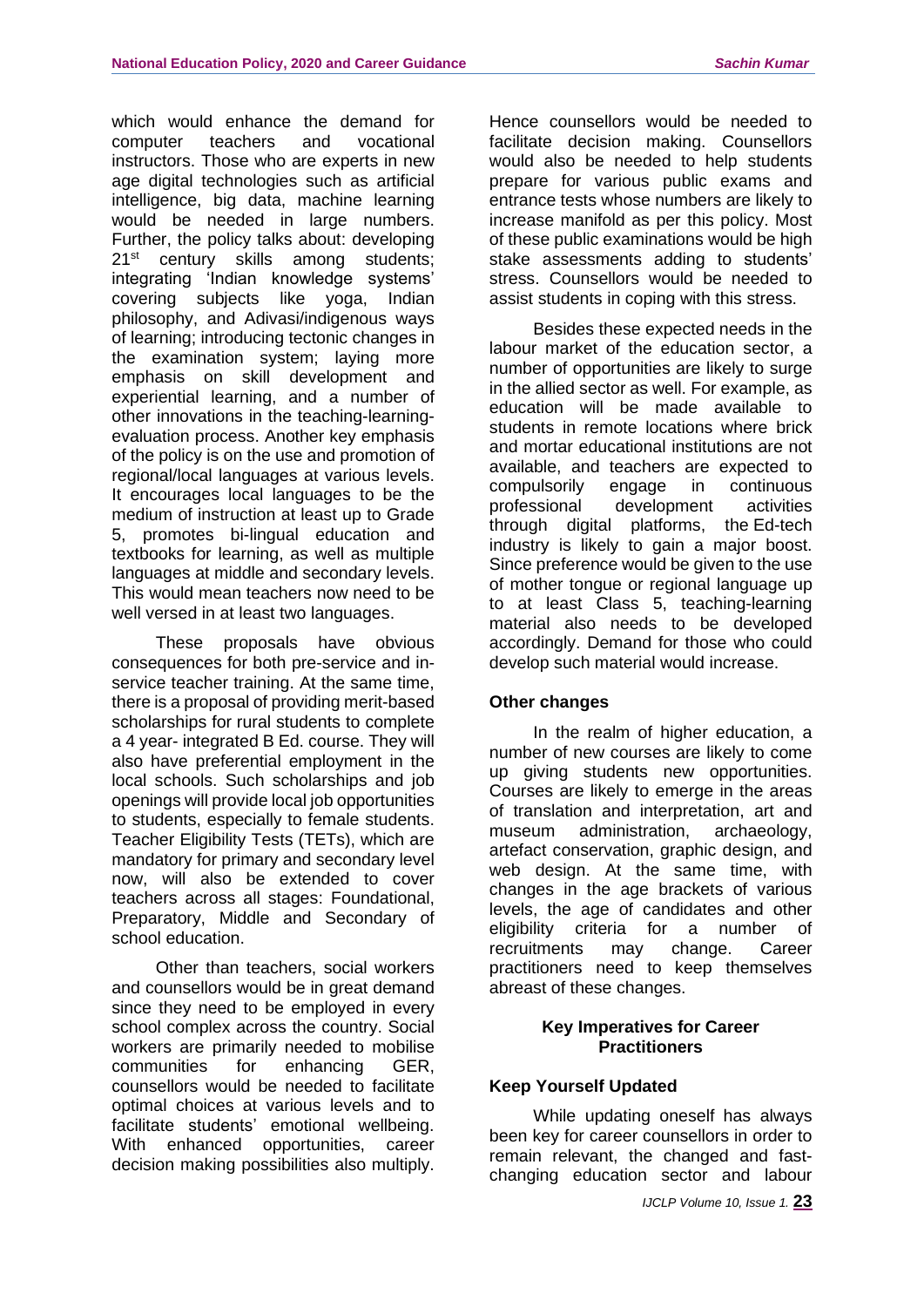market make this imperative more challenging and pertinent. As discussed in the previous sections of the paper, with the speedy implementation of the policy, the education sector is going to change dramatically in the coming years. It is important that career practitioners keep themselves abreast of these changes, foresee their consequences and integrate the information and insights into their dayto-day practice. It should also be borne in mind that since education falls under the concurrent list of the constitution, legislations and directives can come from both the central and provincial governments. At the same time, a number of proposals in the policy document are suggestive in nature which implies that they may be implemented or partially implemented or may not be implemented at all. Therefore, due to the federal nature of educational administration and suggestive nature of the policy provisions, regulations may vary drastically on the ground. Practitioners need to be cognizant of these dynamics and act according to local ramifications of changes specifically in the context of the client with whom they are they are working.

Also, the training for career practitioners does not adequately focus on skills related to the labour market (Kumar & Arulmani, 2014). The labour market is going to experience major shifts where the relevance of certain careers may decline, new careers may emerge and eligibility requirements may change in some cases. One needs to be sharply aware of these happenings.

## **Gain Skills in Personal -Emotional Counselling**

Skills for counselling have been recognised as one of the 13 specialised competencies for educational and vocational guidance practitioners (IAEVG,2018) which means that practitioners, besides developing core competencies, may choose counselling as one of the specialisations. However, it is suggested here that it should be included as one of the core competencies in the

contemporary Indian context. This imperative comes from the following reasons:

- Transition points and high-stakes public examinations are likely to multiply as a consequence of the implementation of the policy which will bring stress and conflict to the fore. In order to address these emergent mental health issues career practitioners must also acquire skills for personal-emotional counselling.
- As Savickas (1993) famously remarked, 'career is personal' (p.212). A career counselling discussion often turns into a discussion of personal-emotional issues that undergird the career decisionmaking process. Career counsellors who possess skills for personalemotional counselling are likely to be more effective and in greater demand.
- While the policy does acknowledge the role of career counselling, it largely talks more about generic counselling support and less about career counselling. It is unlikely therefore that government will hire separate counsellors for career guidance and for emotional personal counselling. Hence, it is important that career practitioners learn skills for emotional-personal counselling and counsellors gain skills for career guidance.

## **Ensure Vertical Integration of Subject Choices Made Before Recommending Them**

As mentioned in the previous section, there will not be any rigid separation between humanities and sciences, commerce, vocational and academic streams. This will provide students with unlimited subject combinations to choose from. Our earlier experience informs that a similar experiment at the undergraduate level in Himachal Pradesh under Rashtriya Uchhatar Shiksha Abhiyan (National Higher Education Campaign) proved counterproductive ruining the future of hundreds of students who were denied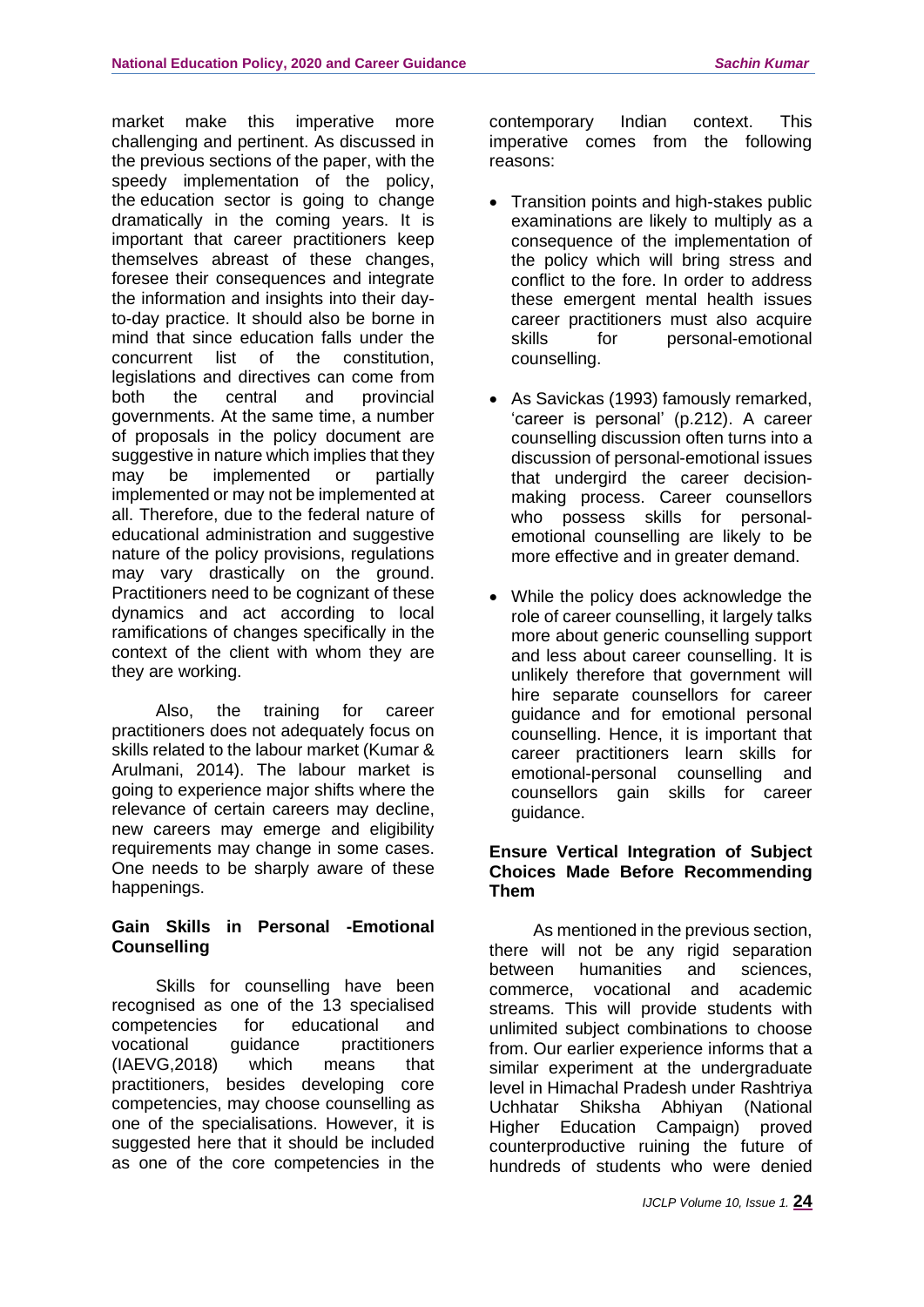admission in the desired subject at the postgraduate level or were declared ineligible for appearing in a job recruitment tests (Kumar & Kumar, 2015). It is assumed that implementing agencies would look into this issue. It is vital that the entire system is geared up in such a way that those who choose unorthodox combinations are accepted at the next level. But till the time such integrations are made possible, perhaps it would be safer to go with subject combinations that have greater acceptance and a clear niche in the labour market.

# **Be Extra-cautious Before Recommending New Age Careers**

While the previous section anticipates a burgeoning demand for newage careers such as artificial intelligence, machine learning, big data analytics in the wake of industrial revolution 4.0, career practitioners need to be extra cautious before recommending these options to their clients. This caution stems from the following rationale:

- It is true that the number of new-age careers are going to increase. But it still remains likely that the foundations of these careers lie upon the orthodox sectors. For example the foundational course for big data analytics would be statistics or computer science.
- Most of these careers are likely to yield jobs in the urban context. This makes job finding difficult for rural job seekers who may not be willing to relocate.
- As Arulmani (2014) has repeatedly pointed out availability of careers is contingent upon the vagaries of labour market cycles. Therefore, the personhood of the individual should be at the heart of the career development process rather than unpredictable (often transient) labour market trends.

The mere availability of a career is not enough. Accessibility, affordability, the profitability of a career and above all suitability of the client should be the prime desiderata.

#### **Engage in Advocacy to Ensure that Vacancies are Created and Filled**

While there are provisions, targets and timelines for recruitment of counsellors, there is no clarity on the ratio of counsellors to students, and at what level they will be appointed or how they be hired. In these circumstances, it is important to engage in advocacy through counsellors' associations to ensure that vacancies are created and filled with appropriate human resources in order to deliver quality career guidance services for young people as envisaged in the NEP document. There is also a tendency in the government sector to make ad hoc arrangements to: show tokenistic adherence to directives, adjust people who do not possess requisite qualifications into posts, and postpone payment of full salaries and emoluments. Therefore, advocacy work is needed so that vacancies are created accordingly. It is equally important to make efforts to create performance standards and robust recruitment guidelines.

#### **Engage with the Curriculum Development Process**

The curriculum framework is currently being deliberated upon by state agencies such as SCERTs, and State Education Departments with the assumption that a bottom-up approach would be closer to realising the vision of the policy. As mentioned earlier, a position paper is being developed on guidance and counselling. It is important that career counsellors, counsellor educators and associations engage themselves in the process so that the curriculum adequality covers career guidance related components and it does not get subsumed under the generic content of guidance and counselling which has been the case for many years (Kumar, 2013).

## **Concluding Thoughts**

Based on the framework proposed by Morestin (2012) for analysing public policies, Banuri and Sarma (2020, Aug. 22) have made an attempt to look at key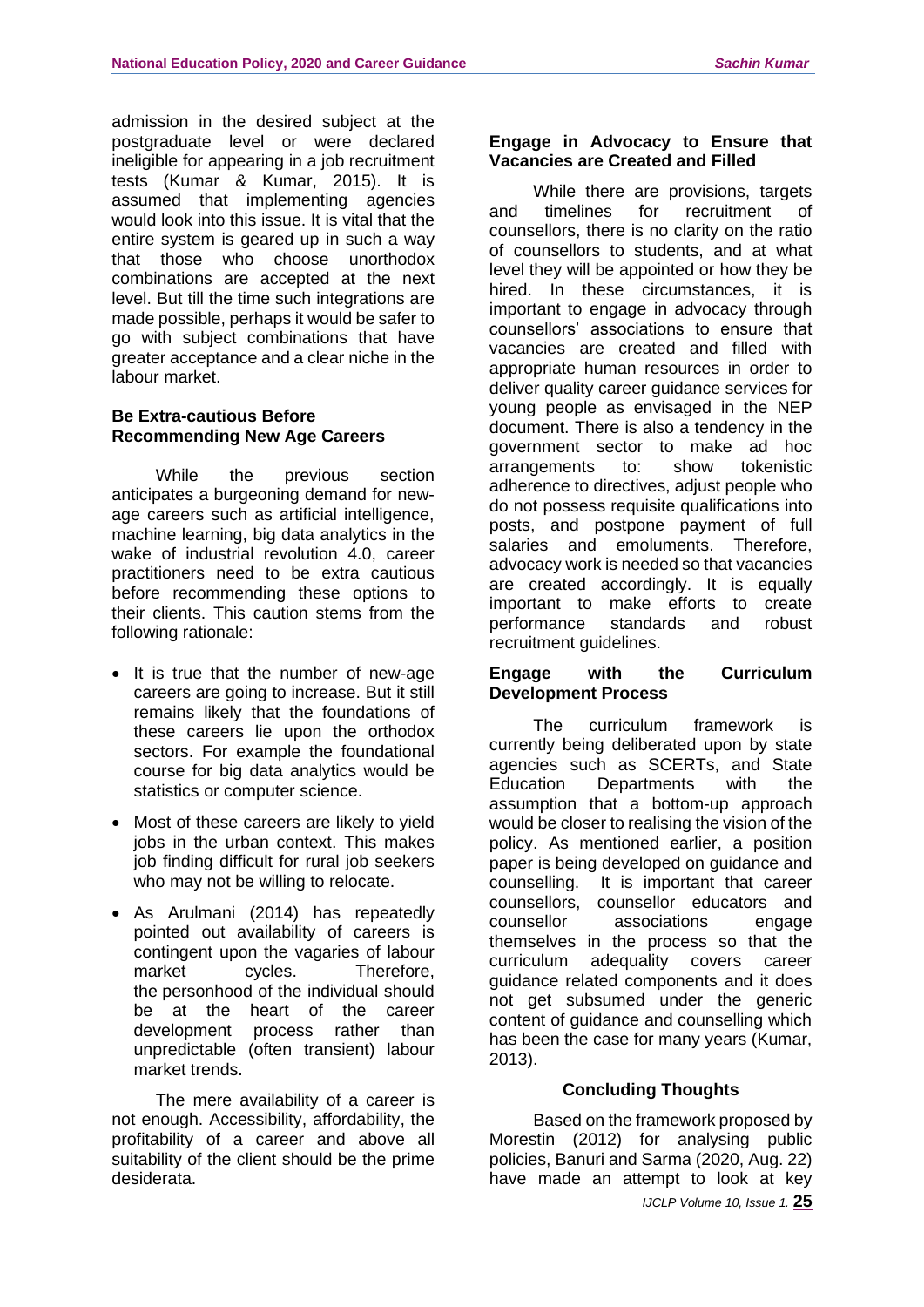aspects of the NEP on the basis of stakeholder beneficiality (sic), political acceptability, financial viability, administrative feasibility and unintended consequences. While a similar analysis regarding provisions pertaining to career support services is yet to be done, ambiguities pertaining to the ratio in which counsellors need to be appointed, their eligibility criteria and key performance indicators show that the vision of providing students with quality support services may not fructify as envisaged. There are obvious stakeholder beneficiality and, political acceptability for these provisions but the extent of the financial burden on the exchequer and lack of administrative readiness due to other pressing priorities may render appointing career practitioners a low priority task. There are also unintended consequences if quality people are not engaged. Moreover, as Taylor

(1997) points out, if policy texts are open to differing interpretations by practitioners, then this can be a roadblock to effective implementation. As evident, there exist different interpretations of various proposals of NEP as well. Counsellor associations need to engage in advocacy work so that provisions pertaining to delivery of quality career support services do not become peripheral and career practice gains greater visibility. Career practitioners need to keep themselves informed of the changes that are happening in their contexts so that they can intervene appropriately. At the same time, counsellors, counsellor trainers, and their associations need to look for, identify and leverage the spaces for formal engagement with institutions that are responsible for implementing this policy with the aim of making a deeper and longterm impact.

#### **About the author**

Sachin Kumar holds an M Phil in Counselling Psychology and a doctoral degree in Green Livelihoods. His interests include, culture-career interface, career policy, career development services in higher education, green career development, and livelihood planning perspectives. Currently the President of IACLP and the National Correspondent to the IAEVG, he is working as an Associate Professor in a government college in Himachal Pradesh, India.

#### **References**

- Arulmani, G. (2014). The cultural preparation process model and career development. In G. Arulmani, A. J. Bakshi, F.T.L. Leong & A. G. Watts (Eds.), *Handbook of career development: International perspectives* (pp. 81-104). New York, USA: Springer International.
- Association of Indian Universities (AIU). (2021). *Promoting Quality, Research and Internationalization in Higher Education (Concept Paper)*. 95th Central Zone Vice Chancellors' Conference. Hosted on 8-9 February virtually by Sri Sri University, Cuttack (Odisha). New Delhi: Author. Retrieved from <https://www.aiu.ac.in/documents/meetings/Zonal%20Meet%2020-> 21/Central%20Zone/Concept%20Paper.pdf
- Banuri, M. & Sarma, S.(2020, Aug 22). The National Education Policy 2020: Getting It Done!.*The Bastion: Development in Depth*. Retrieved from: <https://thebastion.co.in/covid-19/the-national-education-policy-2020-getting-it-done/>
- Blustein, D. L.(1997). A context‐rich perspective of career exploration across the life roles. *The Career Development Quarterly*, *45*(3), 260-274.
- Canzittu, D. (2020). A framework to think school and career guidance in a VUCA world. *British Journal of Guidance & Counselling*, 1-12.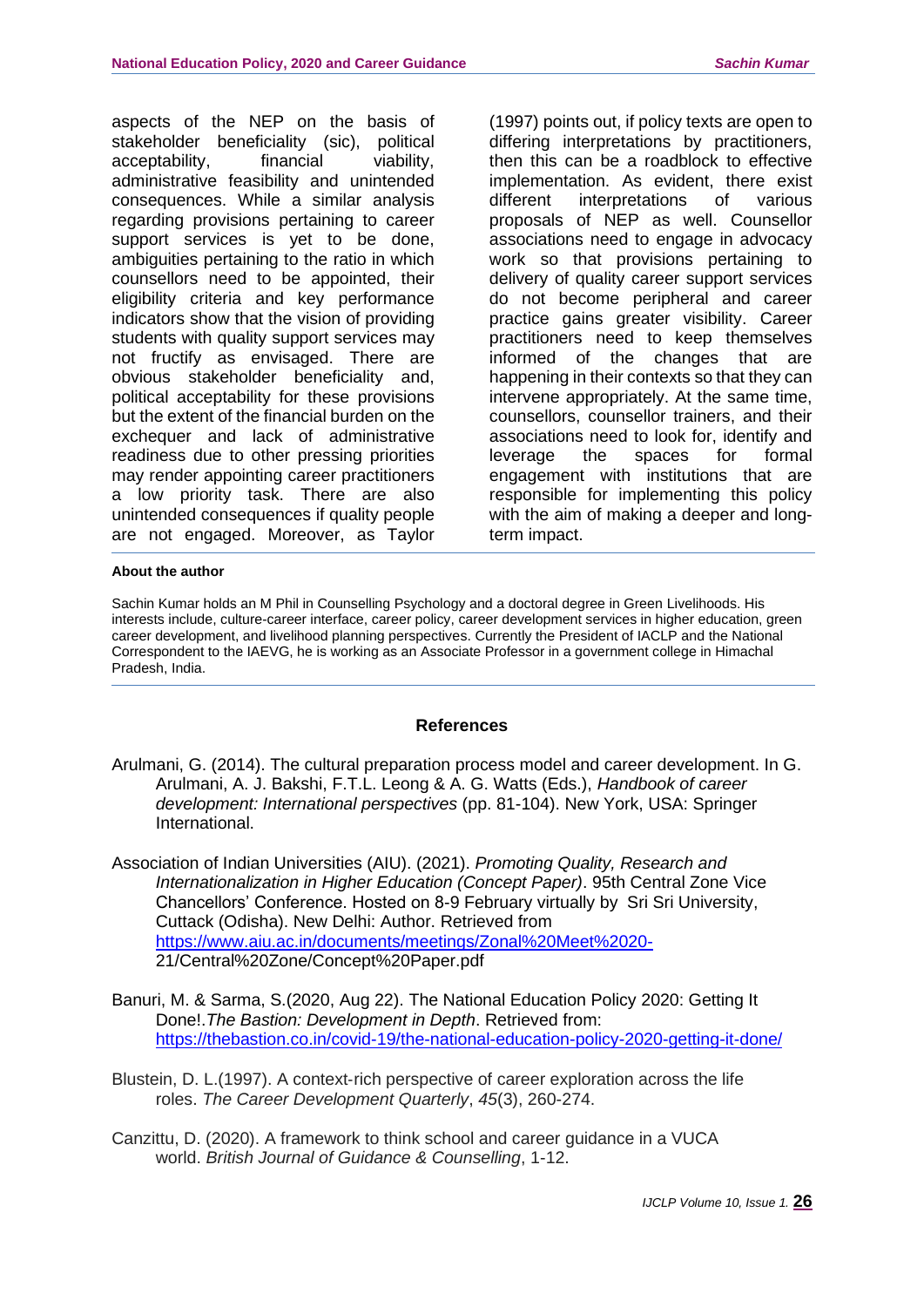- Central University Of Haryana (2021*). National Education Policy-2020 Implementation Plan: Strategic Action Plan and Goals*. Mahendergarh, Haryana: Author. Retrieved from <http://www.cuh.ac.in/iqac/mom/NEP%202020%20Implementation%20Plan.pdf>
- Collin, A. (1997). Career in context. *British Journal of Guidance and Counselling*, *25*(4), 435- 446.
- Gavhane, S. (2020). *India's New Education Policy 2020: A critical appraisal .* Aurnagabad, India: Mahatma Gandhi Mission University. Retrieved from [https://mgmu.ac.in/wp](https://mgmu.ac.in/wp-)content/uploads/NEP-Indias-New-Education-Policy\_2020-final.pdf.
- IAEVG (2018). *International Competencies for Educational and Vocational Guidance Practitioners.* Ottawa: Canada: Author. Retrieved from<https://iaevg.com/Framework>
- Kharkongor, G.C. (2019). The Draft New Education Policy 2019: Many Promises for Career Professionals. *Indian Journal of Career and Livelihood Planning*. 8 (1). 1-2.
- KPMG (2020). *Impact of National Education Policy 2020 and opportunities for stakeholders.*  Mumbai: Author*.* Retrieved from [https://assets.kpmg/content/dam/kpmg/in/pdf/2020/08/impact-of-national-education](https://assets.kpmg/content/dam/kpmg/in/pdf/2020/08/impact-of-national-education-)policy-2020-and-opportunities-for-stakeholders.pdf
- Kumar, A. (2021). New education policy (NEP) 2020: A roadmap for India 2.0. In W. B. James, C. Cobanoglu, & M. Cavusoglu (Eds.), *Advances in global education and research* (Vol. 4, pp. 1–8). USF M3 Publishing. <https://www.doi.org/10.5038/9781955833042>
- Kumar, S., & Arulmani, G. (2014). Understanding the labor market: Implications for career Counseling. In G. Arulmani, A. Bakshi, F. T. L. Leong & A. G. Watts (Eds.). *Handbook of Career Development: International Perspectives*. New York, USA: Springer International.
- Kumar. S. & Kumar, S. (2015). *Choice Based Credit System: an appraisal in the context of colleges of Himachal Pradesh*. A presentation at HGCTA National Conference on Issues and challenges in Higher Education at Shimla September 18-19. Shimla, India: HGCTA.
- Kumar, S. (2013). Resources, strategies, and structures for establishing career services in developing countries: Illustrations from India. *Indian Journal of Career and Livelihood Planning*, 29(1), 15-36.
- Kumar K, Prakash A, & Singh K. (2020). How National Education Policy 2020 can be a lodestar to transform future generation in India. *Journal of Public affairs*. 21(3). 1-5.
- McCarthy, J., & Borbély-Pecze, T. B. (2020). Career guidance: living on the edge of public policy. In P. J. Robertson, T. Hooley, & P. McCash (Eds.), *The Oxford handbook of career development* (pp.95-112). New York: Oxford University Press.
- McCash, P., Hooley, T., & Robertson, P. J. (2021). Introduction: Rethinking career development. In P. J. Robertson, T. Hooley, & P. McCash (Eds.), *The Oxford handbook of career development* . New York: Oxford University Press.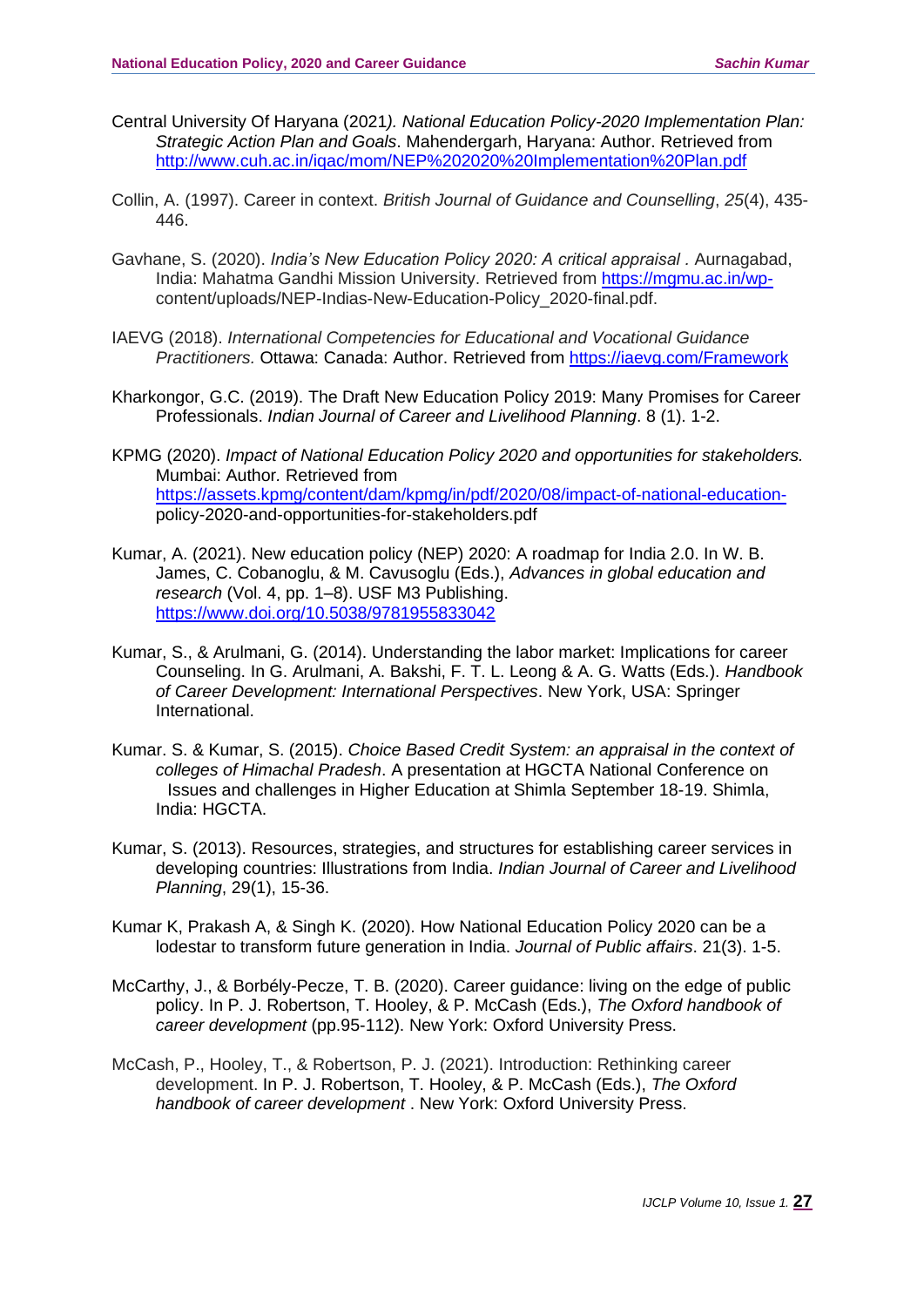- Ministry of Education (MoE) (2021). *Students' and Teachers' Holistic Advancement through Quality Education (SARTHAQ): Implementation Plan for National Education Policy 2020*. New Delhi: Department of School Education and Literacy, MoE, Government of India.
- Ministry of Human Resource Development (MHRD, 2019). *Draft National Education Policy 2019*. New Delhi: Government of India. Retrieved from [https://www.education.gov.in/sites/upload\\_files/mhrd/files/Draft\\_NEP\\_2019\\_EN\\_Revis](https://www.education.gov.in/sites/upload_files/mhrd/files/Draft_NEP_2019_EN_Revis) ed.pdf
- MHRD (2020).*National Education Policy 2020* . New Delhi: Government of India. Retrieved from

https://www.education.gov.in/sites/upload\_files/mhrd/files/NEP\_Final\_English\_0.pdf

- Morestin, F. (2012).*A framework for analyzing public policies: Practical guide*. Québec : Centre de collaboration nationale sur les politiques publiques et la santé, Institut national de santé publique. Retrieved from http://www.ncchpp.ca/docs/Guide\_framework\_analyzing\_policies\_En.pdf
- NAAC (2021). *Grade Break up as on 26/10/2021*. Bangalore, Author. Retrieved from http://naac.gov.in/index.php/en/menu/graphs
- Patton, W. & McMahon, M. (2006). *Career development and systems theory: Connecting theory and practice.* Rotterdam: Sense Publishers
- Sarma, S. & Banuri, M. (2020, 7 Aug.)NEP 2020: Hits and misses. *India Development Review*. Retrieved from [https://idronline.org/nep-2020-hits-and](https://idronline.org/nep-2020-hits-and-)misses/?gclid=CjwKCAjw1JeJBhB9EiwAV612y9-NtDdM028SasCk51kxxQmWpBXKlTj-mh4f1IAiLgTeHhjo4reAhoChAMQAvD\_BwE
- Savickas, M. L. (1993). Career counseling in the postmodern era. *Journal of Cognitive Psychotherapy: An International Quarterly*. 7, 205-215.
- Taylor, S., Rizvi, F., Lingard, B. & Henry, M.(997)*. Educational Policy and the Politics of Change.* Routledge. London

University Grants Commission (UGC) (2021). *University Grants Commission (Establishment and Operation of Academic Bank Of Credits in Higher Education) Regulations, 2021*. New Delhi: Government of India. Retrieved from [https://www.ugc.ac.in/pdfnews/9327451\\_Academic-Bank-of-Credicts-in-Higher-](https://www.ugc.ac.in/pdfnews/9327451_Academic-Bank-of-Credicts-in-Higher-)Education.pdf

Young, R. A., Valach, L., & Collin, A. (2002). A contextualist explanation of career. *Career choice and development*, *4*, 206-252.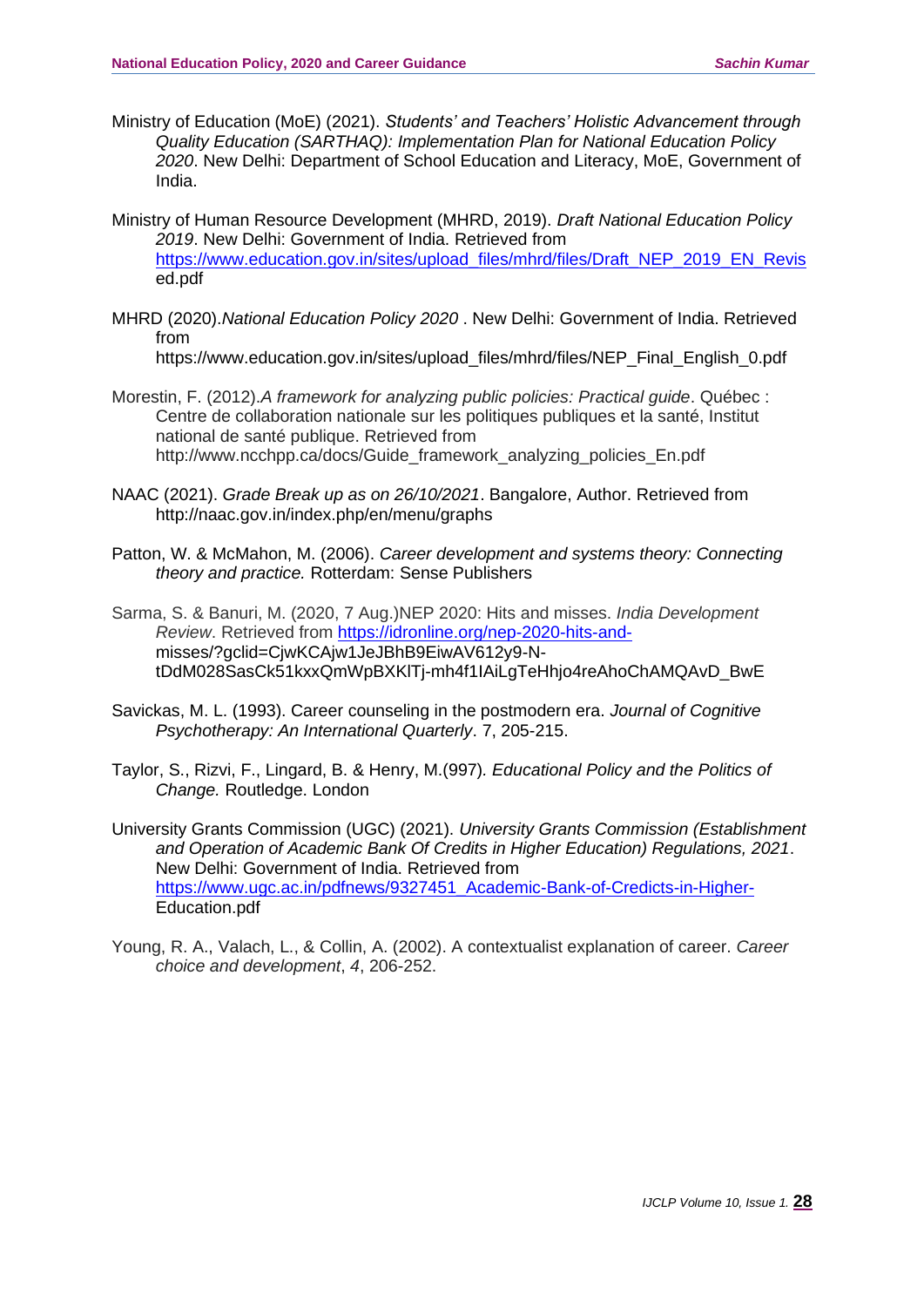# **Appendix A National Education Policy, 2020: Highlights**

*Source: Adapted from Press Release of Ministry of Education. Posted On: 14 SEP 2020 4:41PM by PIB Delhi (Release ID: 1654058)*

- Ensuring Universal Access at all levels of schooling from pre-primary school to Grade 12;
- Ensuring quality early childhood care and education for all children between 3-6 years; New Curricular and Pedagogical Structure (5+3+3+4);
- No hard separations between arts and sciences, between curricular and extra-curricular activities, between vocational and academic streams;
- Establishing National Mission on Foundational Literacy and Numeracy;
- Emphasis on promoting multilingualism and Indian languages;
- The medium of instruction until at least Grade 5, but preferably till Grade 8 and beyond, will be the home language/mother tongue/local language/regional language.
- Assessment reforms Board Exams on up to two occasions during any given school year, one main examination and one for improvement, if desired;
- Setting up of a new National Assessment Centre, PARAKH (Performance Assessment, Review, and Analysis of Knowledge for Holistic Development);
- Equitable and inclusive education Special emphasis given on Socially and Economically Disadvantaged Groups (SEDGs);
- A separate Gender Inclusion fund and Special Education Zones for disadvantaged regions and groups;
- Robust and transparent processes for recruitment of teachers and merit based performance;
- Ensuring availability of all resources through school complexes and clusters;
- Setting up of State School Standards Authority (SSSA);
- Exposure of vocational education in school and higher education system;
- Increasing GER in higher education to 50%;
- Holistic Multidisciplinary Education with multiple entry/exit options;
- NTA to offer Common Entrance Exam for Admission to HEIs;
- Establishment of Academic Bank of Credit;
- Setting up of Multidisciplinary Education and Research Universities (MERUs);
- Setting up of National Research Foundation (NRF);
- 'Light but Tight' regulation;
- Single overarching umbrella body for promotion of higher education sector including teacher education and excluding medical and legal education- the Higher Education Commission of India (HECI)-with independent bodies for standard setting- the General Education Council; funding-Higher Education Grants Council (HEGC); accreditation-National Accreditation Council (NAC); and regulation- National Higher Education Regulatory Council (NHERC);
- Expansion of open and distance learning to increase GER.
- Internationalization of Education
- Professional Education will be an integral part of the higher education system. Standalone technical universities, health science universities, legal and agricultural universities, or institutions in these or other fields, will aim to become multi-disciplinary institutions.
- Teacher Education 4-year integrated stage-specific, subject- specific Bachelor of **Education**
- Establishing a National Mission for Mentoring.
- Creation of an autonomous body,the National Educational Technology Forum (NETF) to provide a platform for the free exchange of ideas on the use of technology to enhance learning, assessment, planning, administration. Appropriate integration of technology into all levels of education.
- Achieving 100% youth and adult literacy.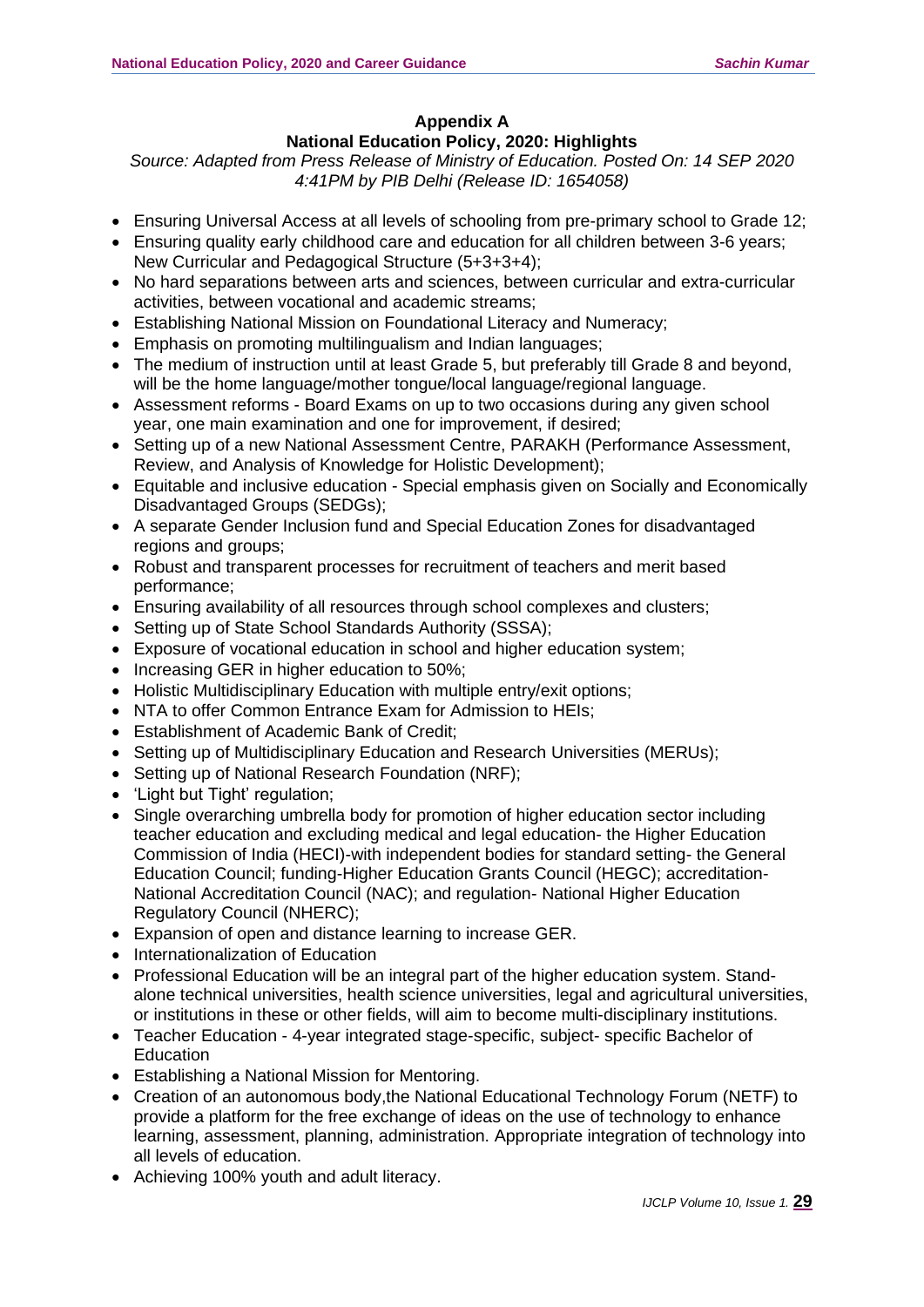- Multiple mechanisms with checks and balances will combat and stop the commercialization of higher education.
- All education institutions will be held to similar standards of audit and disclosure as a 'not for profit' entity.
- The Centre and the States will work together to increase the public investment in Education sector to reach 6% of GDP at the earliest.
- Strengthening of the Central Advisory Board of Education to ensure coordination to bring overall focus on quality education.
- Ministry of Education: In order to bring the focus back on education and learning, it may be desirable to re-designate MHRD as the Ministry of Education (MoE).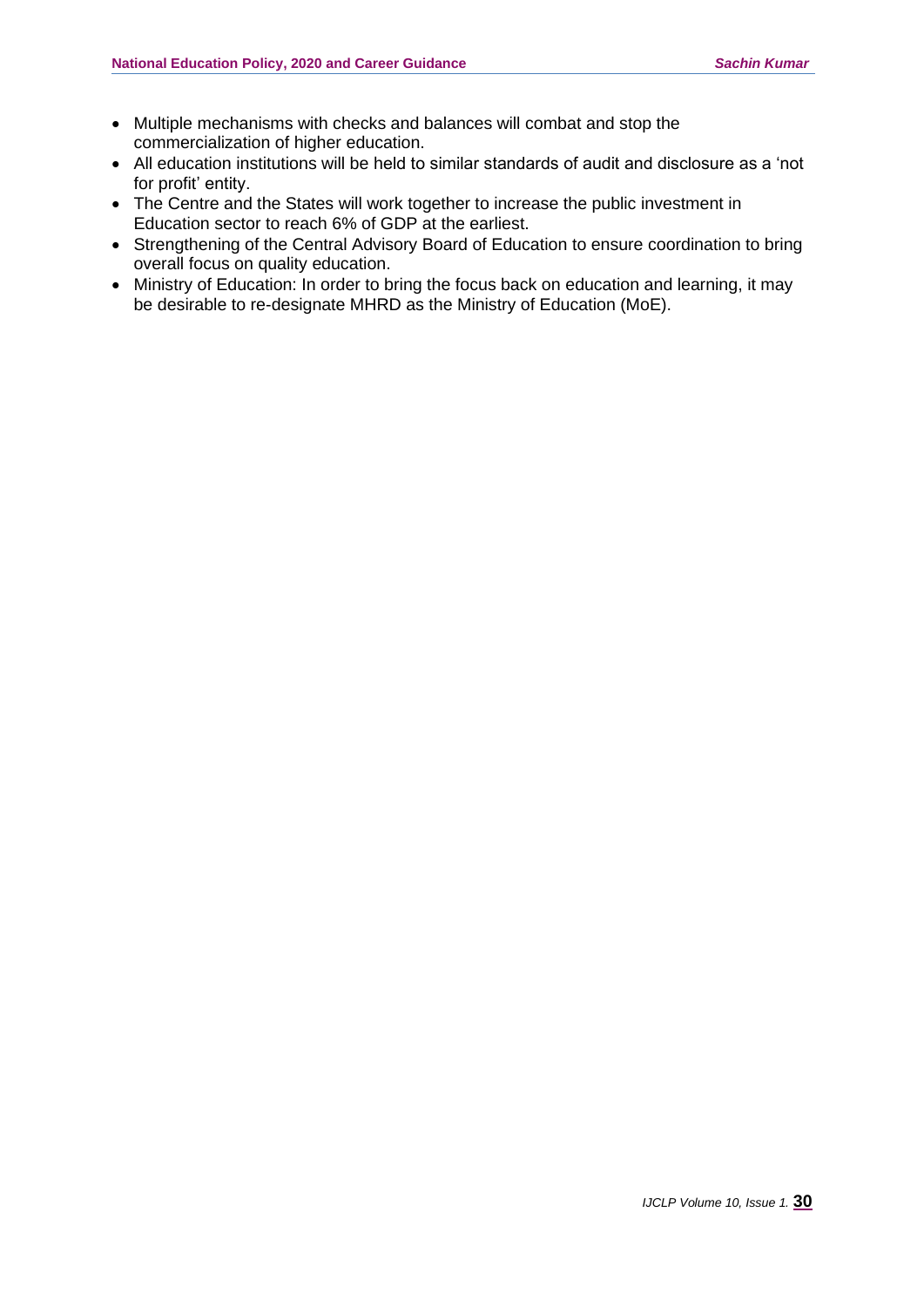#### **Appendix B National Education Policy, 2020: Timelines**

# **2019**

• The Rashtriya Shiksha Aayog (National Education Commission) is established; the Ministry of Human Resource Development is re - designated as Ministry of Education.

#### **2020**

- A Rajya Shiksha Aayog is constituted in each state as well as state school regulatory authority.
- National Higher Education Regulatory Authority (NHERA) is set up; the University Grants Council and other regulatory bodies are converted into Higher Education Grants Council (HEGC) and Professional Standard Setting Bodies (PSSBs). A General Education Council is constituted.
- Early childhood education is integrated with school education: the RTE Act is extended to cover children between ages 3 and 18.
- A National Council of Educational Research is established; an autonomous National educational Technology Forum is set up to facilitate reviews of initiatives related to technology in education; a National Repository of Educational Data is also set up. The National Council of Educational Research and Training develops National Curriculum Framework for all stages of school.

#### **2021**

• State Councils of Educational Research and Training develop state curricular frameworks aligned with the national curriculum frame work. A new assessment paradigm is established

#### **2022-28**

• A comprehensive plan for the development of infra structure and delivery of early childhood education in each state is developed by 2022 and fully implemented by 2028

#### **2023**

- Processes for teacher recruitment / management change: a school quality assessment and accreditation system are formulated.
- School complexes are formed; certificate examinations of central and state boards redesigned.
- All academic and non-academic posts in universities and colleges filled
- A national higher education qualifications framework outlining the learning out comes associated with certification is developed.
- All undergraduate programmes, including professional and vocational ones. redesigned to offer liberal education programs with specialization through a multidisciplinary approach.
- The complete rollout of four-year B.Ed. courses, available only in multidisciplinary institutes, overhauls teachers' education entirely.

#### **2025**

• At least one high quality higher education institute is set up in each district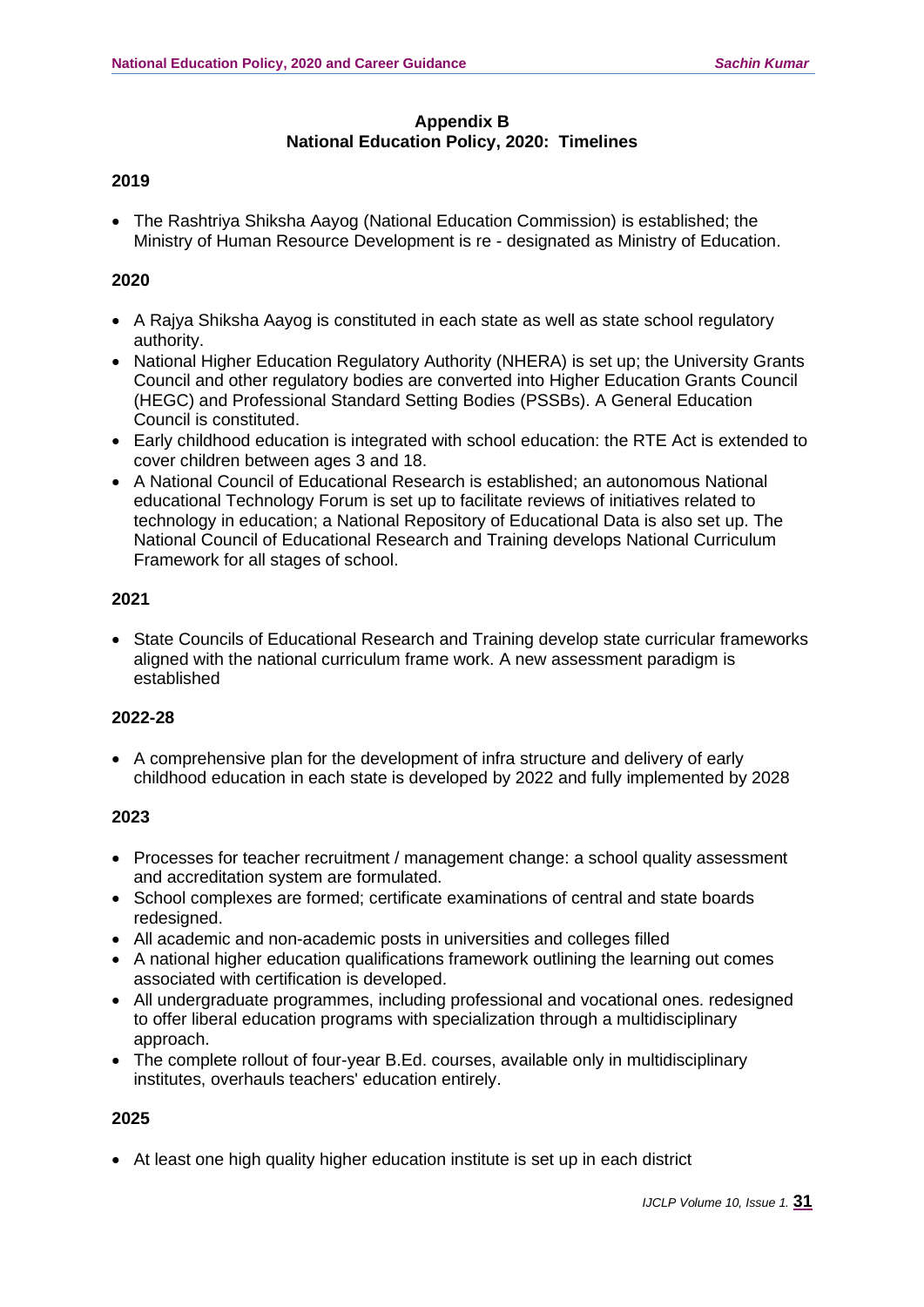#### **2030**

• All accrediting colleges and universities have complete administrative, academic and financial autonomy.

## **2032**

• NAAC builds a comprehensive accreditation system.

## **2035**

• A significant number of high-quality higher education institutes are distributed equitably across the country with special emphasis on disadvantaged districts, to achieve an enrolment rate of 50 percent.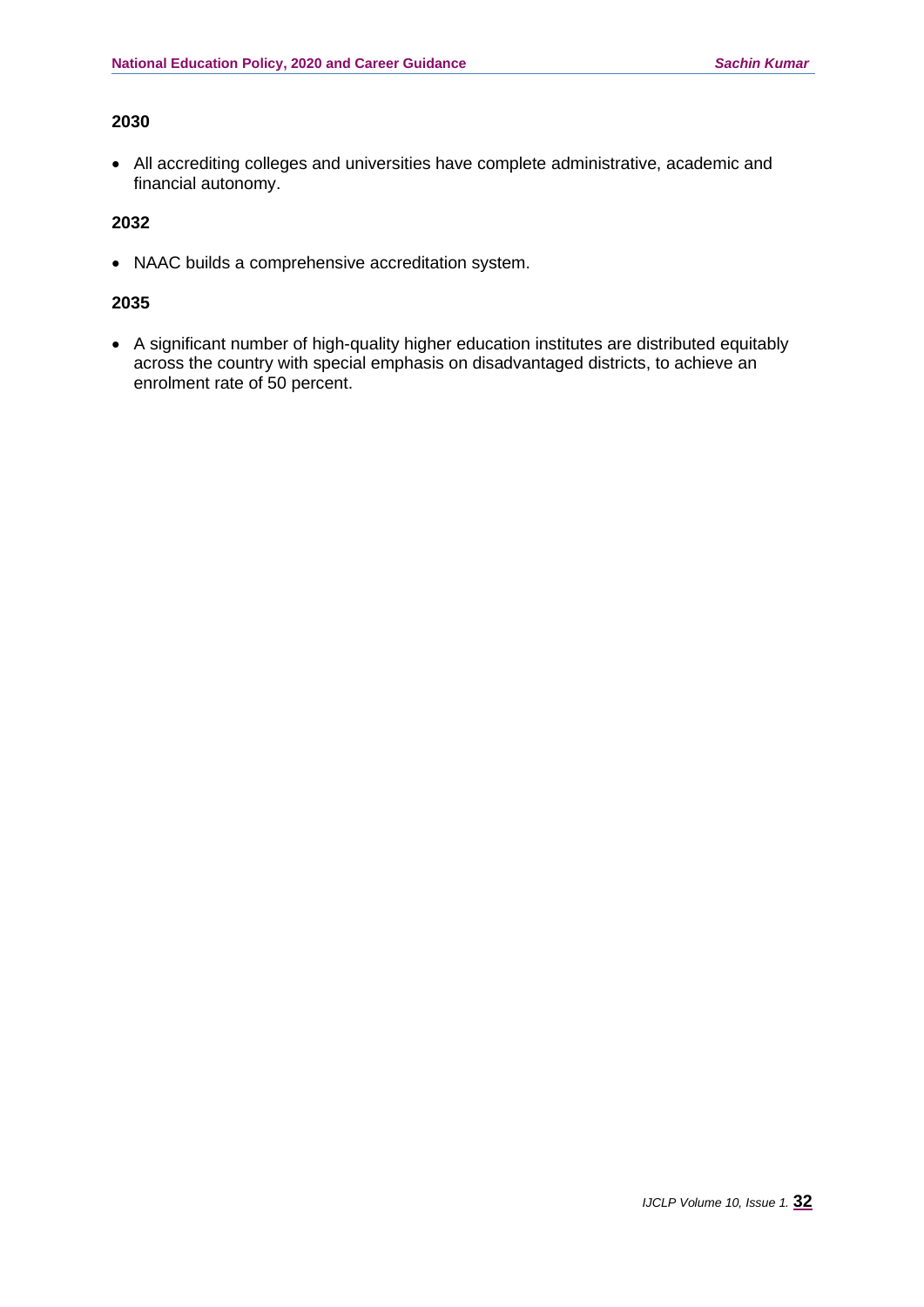# **Appendix C**

# **Agencies responsible for implementation of National Education Policy, 2020**

- 1. Ministry of Education (MoE).
- 2. National Council for Educational Research and Training (NCERT).
- 3. States & UTs.
- 4. National Assessment Centre PARAKH.
- 5. Department of Higher Education, MOE.
- 6. Higher Education Institutions & IGNOU.
- 7. National Institute of Educational Planning and Administration (NIEPA).
- 8. Ministry of Women and Child Development (MoWCD).
- 9. Ministry of Tribal Affairs (MoTA).
- 10. Ministry of Social Justice and Empowerment (MSJE).
- 11. National Committee for the Integration of Vocational Education (NCIVE).
- 12. National Council for Teacher Education (NCTE).
- 13. National Higher Education Regulatory Council (NHERC).
- 14. National Testing Agency (NTA).
- 15. Boards of Assessment (State Boards).
- 16. Central Board of Secondary Education (CBSE).
- 17. National Institute of Open Schooling (NIOS) 98.
- 18. Kendriya Vidyalaya Sangathan (KVS) and Jawahar Navodaya Vidyalayas (JNV).
- 19. Central Tibetan Schools Administration (CTSA).
- 20. Pandit Sunderlal Sharma Central Institute of Vocational Education (PSSCIVE).
- 21. Rehabilitation Council of India (RCI).
- 22. State Council of Educational Research and Training (SCERT).
- 23. District Institute of Education and Training (DIET)